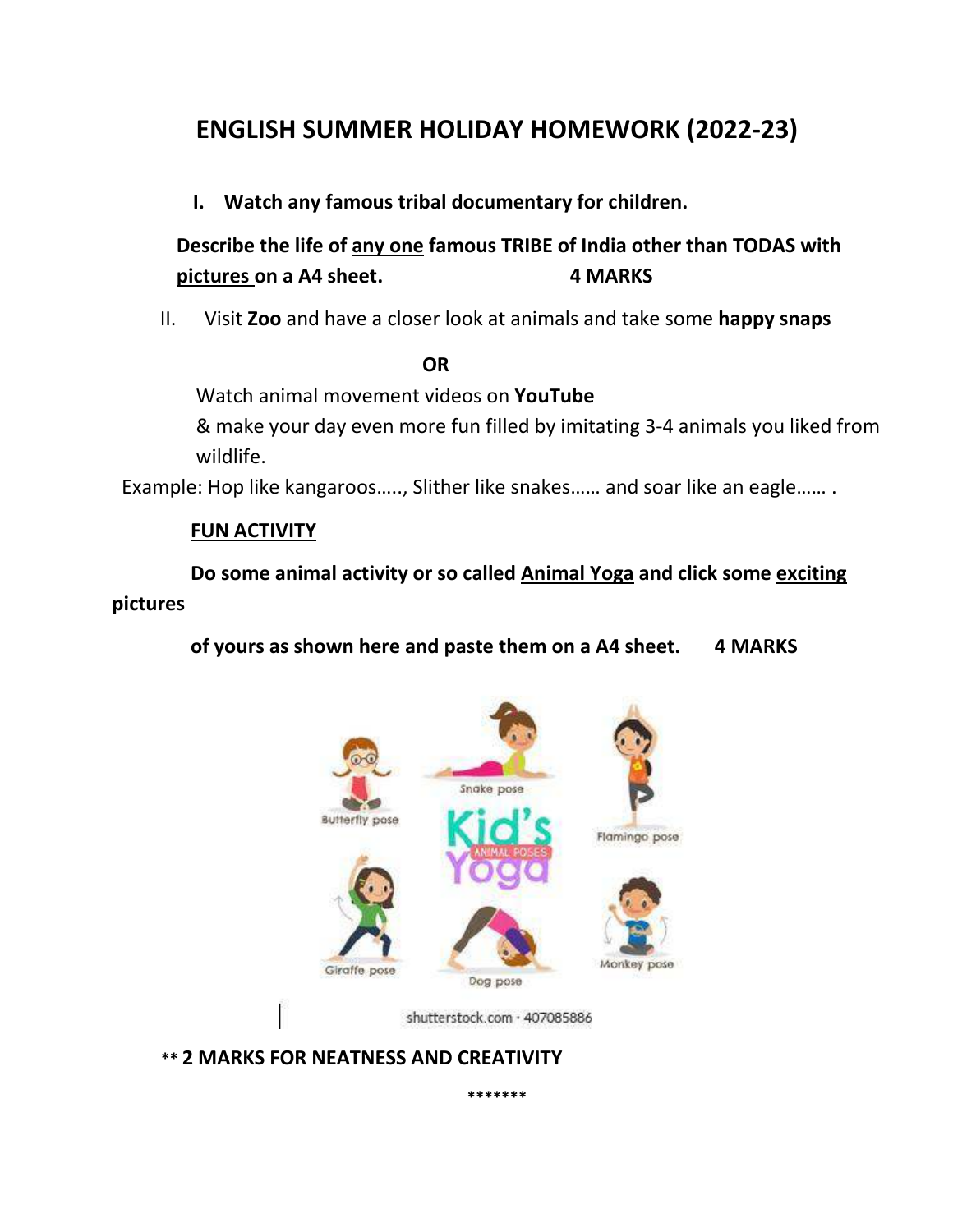CLASS-5

### <u> మన భారతీయ సంగీతవాయిద్యాలు – వాటి వ్రత్యేకతలు</u> **10M**

ఏవైనా ఐదు రకాల (5) సంగీత వాయిద్యాలను మీకు అందుబాటులో ఉన్న వస్తువులతో గాని, రంగురంగుల కాగితాలతో గాని, CLAY తో గాని తయారు చేసి

A 4 SHEETS లో అతికించండి . వాటి (పత్యేకతలను ఒక్కొక్క దానికి రెండు వాక్యాలు వ్**రాయండి**.

ခ်ဗ္ဗိန္လ (HEADING) - 2 మా

చిత్రరాలు - 2 మా

(పదర్శన (PRESENTATION) - 3మా

వివరణ - 3 మా

Subject - Hindi

पत्तियों को सुखाकर A4 SHEET पर अपने पसंदीदा एक पशु , एक पक्षी की आकृति बनाकर उनके बारे में पाँच –पाँच वाक्य लिखिए। RUBRICS- प्रस्तुतीकरण / PRESENTATION - 5M रचनात्मकता / CREATIVITY - 2M

विषय / content  $-3M$ 

REFER THE GIVEN EXAMPLE AND USE YOUR OWN CREATIVITY -

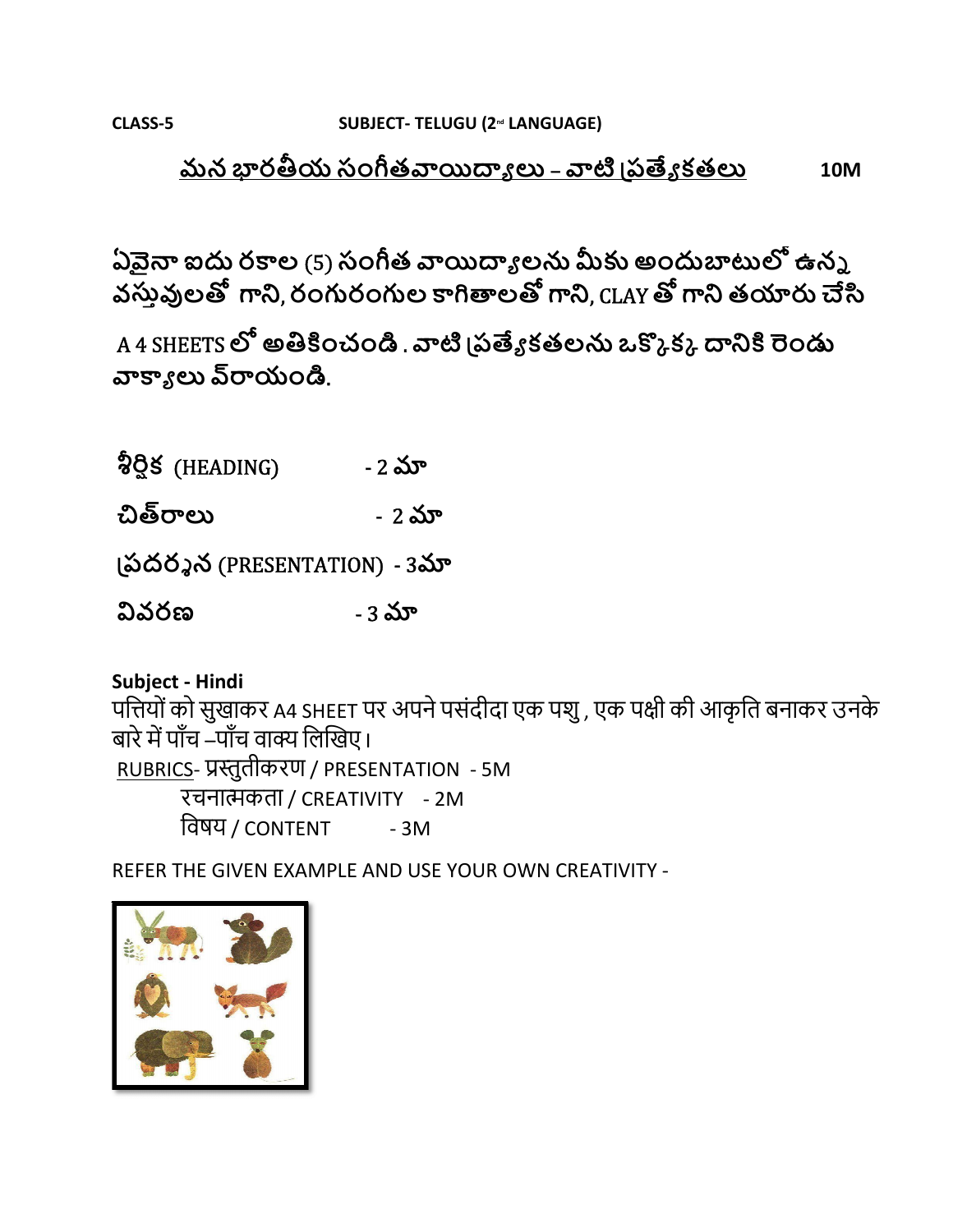# **CLASSV MATHEMATICS SUBJECT ENRICHMENT ACTIVITY (2022-23)**

**1. Collect the population of any ten states of India andrepresent it by using your creativity as art/craft, makingvideosetc.(Asexamplesshownbelow) 2M** 









- **2. Answer the following on a A4 sheet :** 
	- **a. WhichstateinIndiahasthemaximumpopulationandhowmuch?1M**
	- **b. WhichstateinIndiahastheminimumpopulationandhowmuch?1M**
	- **c. Write the number names of population of any five states in International Number System.2M**
	- **d. Round–offthepopulationofanyfivestatestonearestTenThousand.2M**
	- **e.Round –off the population of any five(other than the states taken inquestion 4)statestonearestLakh.2M**